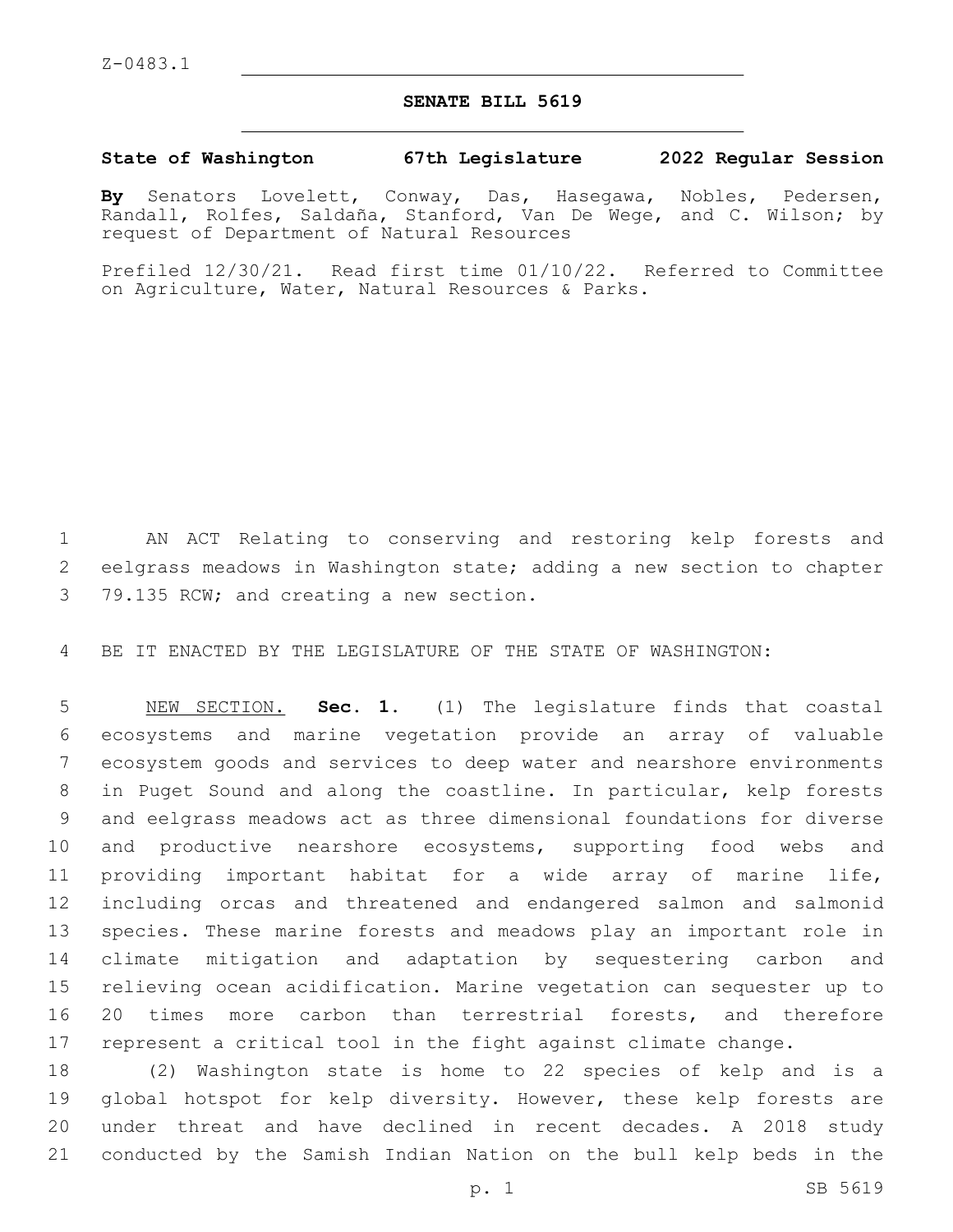San Juan Islands found a 305-acre loss of kelp beds from 2006 to 2016, a 36 percent decline in one decade. A statewide study published in 2021 by the department of natural resources found that compared to the earliest baseline in 1878, the amount of bull kelp in 2017 had decreased by 63 percent in south Puget Sound, with individual areas 6 showing up to 96 percent loss.

 (3) The legislature also finds that kelp and eelgrass have important cultural value to northwest tribal nations and have provided diverse marine resources that have sustained and inspired indigenous traditions over generations. In particular, bull kelp has played a prominent role in traditional knowledge and technology and is used in fishing, hunting, and food preparation and storage. Decline in kelp forests threatens these uses, and the cultural 14 livelihoods of coast Salish peoples.

 (4) Washington state's eelgrass meadows also provide vital habitat for many organisms, including nursery habitat for juvenile salmon and feeder fish. Eelgrass also helps prevent erosion and maintain shoreline stability by anchoring seafloor sediment with its spreading roots and rhizomes. Eelgrass is used as an indicator of estuary health, because of its fast response to changes in water quality. Examples of rapid eelgrass loss include Westcott Bay in San Juan county, where in 2000 there were 37 acres of eelgrass meadows and 20 years later less than one acre remains. Changes in the abundance or distribution of this resource are likely to reflect changes in environmental conditions and therefore are key species to monitor and protect to ensure marine ecosystem health.

 (5) Kelp forests and eelgrass meadows also provide and enhance diverse recreational opportunities, including productive fishing and picturesque kayaking and diving. These activities are important for local economies and for promoting strong senses of place and overall human well-being in communities. There is a need for greater education and outreach to communities to promote sustainable recreational practices in and near kelp forests and eelgrass meadows.

 (6) Existing regional plans for conservation of kelp forests and eelgrass meadows, including the Puget Sound kelp conservation and recovery plan (2020) and the Puget Sound eelgrass recovery strategy (2015), identify the need to prioritize areas for conservation and restoration based on historical and current distributions.

 (7) The legislature further finds that our terrestrial and marine ecosystems are interlinked and the state must be proactive in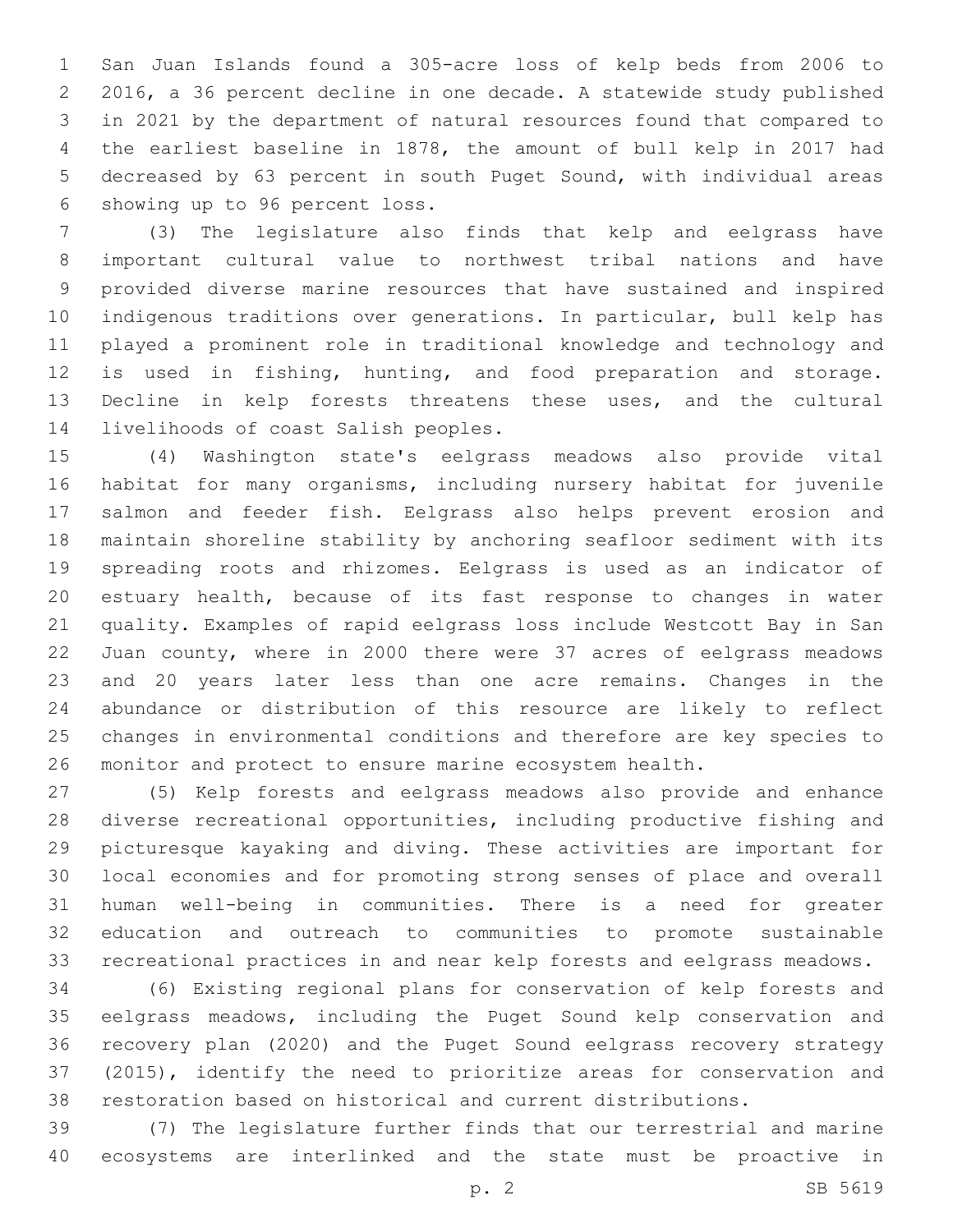conserving our resources from trees to seas by protecting and restoring our marine forests and meadows in concert with conservation and reforestation of terrestrial forests. Therefore, it is the intent of the legislature to conserve and restore 10,000 acres of kelp 5 forests and eelgrass meadows by 2040.

 NEW SECTION. **Sec. 2.** A new section is added to chapter 79.135 7 RCW to read as follows:

 (1) The department shall, consistent with this section, and subject to available funding, work with partners to establish a kelp forest and eelgrass meadow health and conservation plan that endeavors to, by the year 2040, conserve and restore at least 10,000 acres of kelp forests and eelgrass meadows. The plan should 13 proactively and systematically address:

 (a) The potential loss of kelp forest and eelgrass meadow habitat throughout Puget Sound and along the Washington state coastline; and

 (b) Potential current and future stressors related to the decline 17 of kelp forests and eelgrass meadows.

 (2) The department shall develop the plan, in collaboration with partners, to assess and prioritize areas for coordinated conservation and restoration actions. The plan must consist of the following elements: Assessment and prioritization; identifying coordinated actions and success measures; monitoring; and reporting.

 (a) The department shall, together with partners, develop a framework to identify and prioritize kelp forest areas in greatest need of conservation or restoration. The framework must incorporate:

 (i) Conservation of kelp forests and eelgrass meadows. Utilize and build on existing research to map and prioritize areas of kelp forests and eelgrass meadows throughout Puget Sound and along the coast that are at highest risk of permanent loss, or contribute significant environmental, economic, and cultural benefits to tribal nations and local communities, including salmon recovery and water quality, and where opportunities for partnership and collaboration can accelerate progress towards the goal, and develop criteria by which an acre of kelp forests and eelgrass meadows can be considered 35 to be conserved or restored;

 (ii) Map and prioritize kelp forest and eelgrass meadow areas throughout Puget Sound and along the coast where they were historically present, identifying priority locations for restoration, and where opportunities for partnership and collaboration exist that

p. 3 SB 5619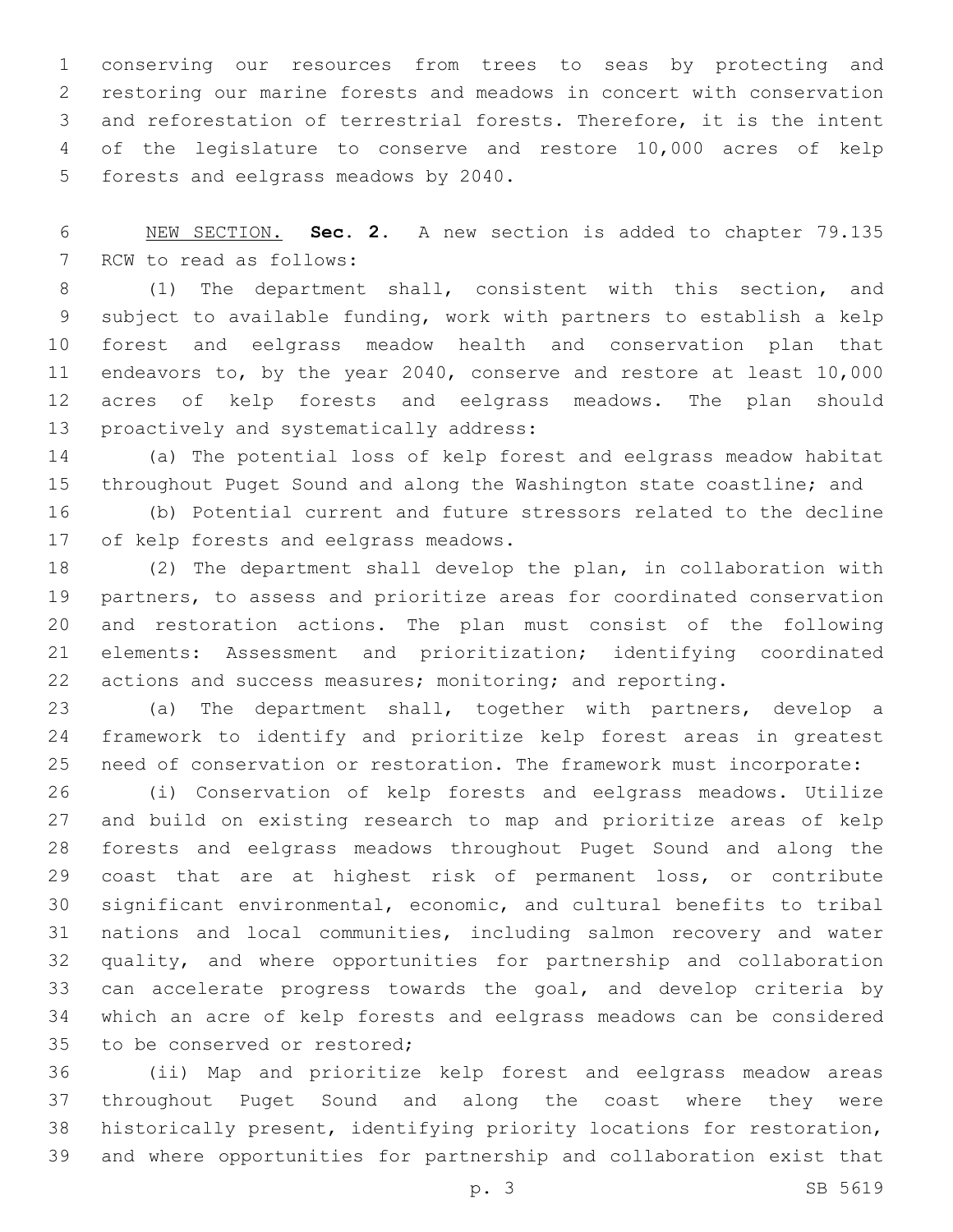will accelerate progress towards the goal. This should include identification of sites where restoration may be possible and would most benefit nearshore ecosystem function, including where restoration could also support healthy kelp forests and eelgrass meadows, salmon recovery, water quality, and other ecosystem benefits;6

 (iii) Identify potential stressors impacting the health and vitality of kelp forests and eelgrass meadows in prioritized areas in order to specifically address them in conservation and restoration 10 efforts.

 (b) The department shall collaborate with impacted tribal nations, and other local and regional partners, to address conservation and restoration needs in the priority areas and the appropriate tools and partnerships to address them. In developing coordinated actions and success measures, the department shall:

 (i) Conduct an assessment and inventory of existing tools relevant to conserving and restoring kelp forests and eelgrass meadows and reducing stressors related to their decline;

 (ii) Identify new or amended tools that would support the goals 20 of the plan created under this section; and

 (iii) Identify success measures to track progress toward the 22 conservation and restoration goal.

 (3)(a) By December 1, 2022, the department must submit a report in compliance with RCW 43.01.036 to the office of financial 25 management and the appropriate committees of the legislature, that includes a map and justification of identified priority areas, determines an approach to monitoring the kelp forest and eelgrass meadow areas that are meeting the criteria for conservation or restoration established in the plan, and describe activities to be undertaken consistent with the plan. The kelp forest and eelgrass meadow health and conservation plan must be finalized and submitted to the office of financial management and the appropriate committees 33 of the legislature by December 1, 2023.

 (b) Subsequently, each biennium, the department shall continue to monitor the distributions and trends of kelp forests and eelgrass meadows to inform adaptive management of the plan and coordinated partner actions. The department shall submit a report to the legislature that describes the kelp forest and eelgrass meadow conservation priority areas, and monitoring approaches and findings, including success measures established in the plan. Beginning

p. 4 SB 5619